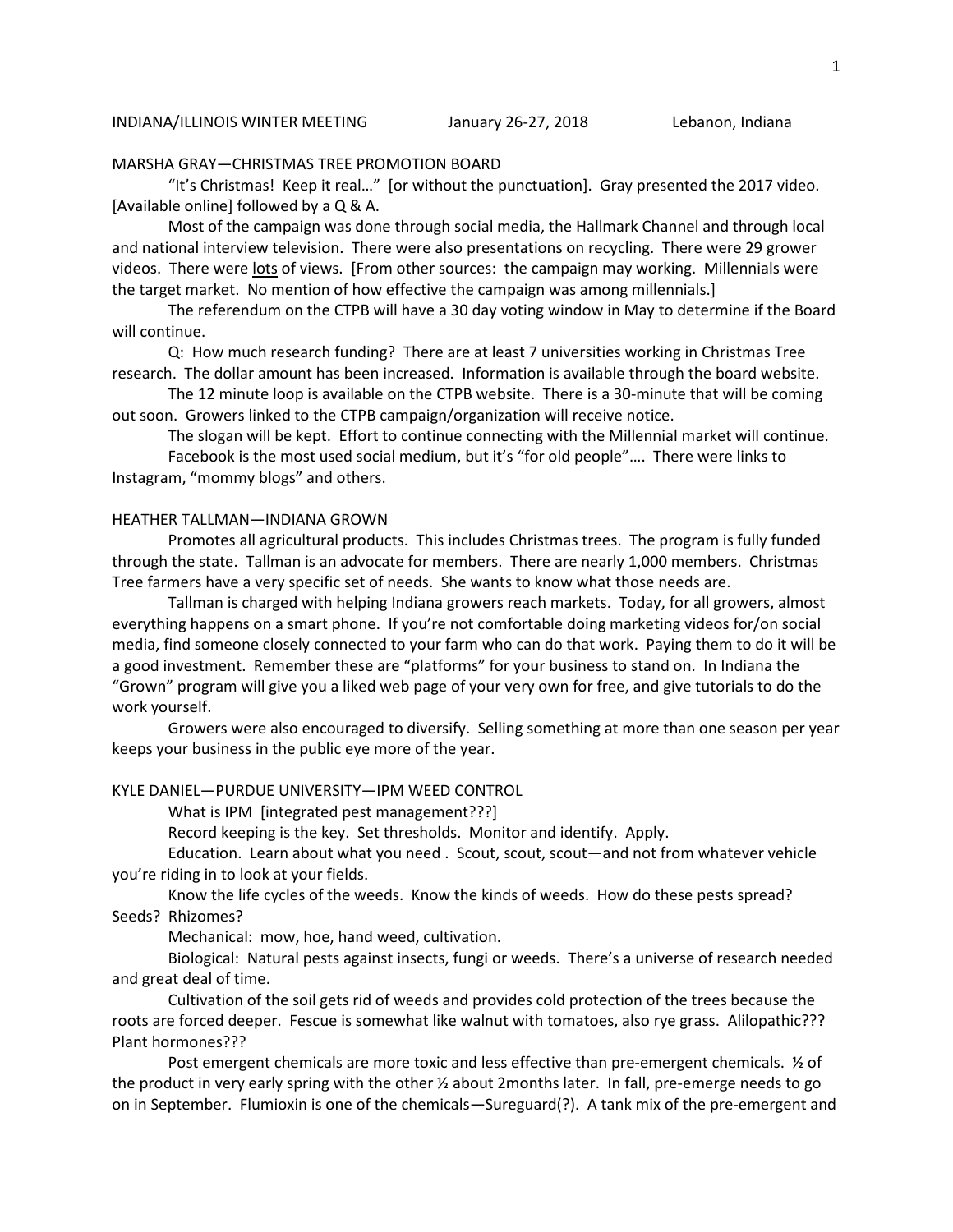glyphosate in the fall can help. Daniel also recommended mulch. Some of the pre-emergent clung to the soil itself and to the mulch.

 Growers need to know which herbicides are effective as pre-emergent control. And they need to know when to apply and how to do apply. What about incorporation?

 For growers, whatever we do nearly always has to be done before bud break when the trees become are much more vulnerable.

Mare's tail can act like and annual or a biennial. Pre-emergent is much more effective.

There are websites that give the effectiveness of herbicides on specific species of weeds.

Daniel also recommended the constant flow valve for pump up sprayers.

Thistle: LONTREL (clopyralid) is safe over the top of trees to control thistles.

SEDGEHAMMER is used to control yellow nut sedge.

Equisetum is very difficult to control. This is not a plant that produces seeds.

 PURDUE LANDSCAPE REPORT: Indiana growers can sign up for a bi-weekly newsletter devoted to the green industry.

 Herbicide storage: can be long term under controlled conditions—not freezing/thawing or excessive heat or too much direct sunlight.

### GARY HULBERT—INsafe—CHRISTMAS TREE FARM SAFETY

 "INsafe" is part of the OSHA system. Indiana and Illinois have the same standards. OSHA has been around since 1970. OSHA does not cover family members of family farms. Actual employees are covered by OSHA. 26 states have their own programs. IL falls under federal. MI and CA have their own, stricter standards.

IMMINENT DANGER

 FATALITIES: there will be an investigation. Reporting on the state and federal level required. COMPLAINTS: can be filed be employees or other obeservers

Penalties are applied per violation.

 Workers are more likely with employees with less than 1 year. Very long time employees also have high injury rates. Mondays and Fridays are the worst days. Between 1 p.m. and 3 p.m. is the worst block of time. Workplace violence is gaining a higher profile. In one case an employee was murdered during a robbery. The employer, a frequently robbed gas station, had done nothing to protect those behind the counter.

 There is an incredibly high rate of injury in the construction industry. Electrocution is always a danger.

STANDARDS THAT MAY APPLY [look these up!!!]

Records

 There are other groups that have standards that OSHA may not. OSHA uses those standards also.

 There are free OSHA posters, lists of information, and also published rules of how/what/who should comply.

Eyes: there are standards of eye protection: ANSE [??].

 Respiratory protection needs a written respirator program. This includes record keeping and fit testing and medical evaluation.

 Electrical: grounding, exposed live wires, missing or damaged pieces/parts, misuse of extension cords. We finally have GFCI outlets that can even work with extension cords. Ungrounded anything is completely unacceptable. Power strips are only for low amperage equipment—according to OSHA computers only. Dust in the air can be disaster waiting to happeb,

 Belts, pulleys, gears, cogs, rotating shafts of any kind. Grinders require a guard over the abrasive wheel although many stores do not sell guards on new grinders.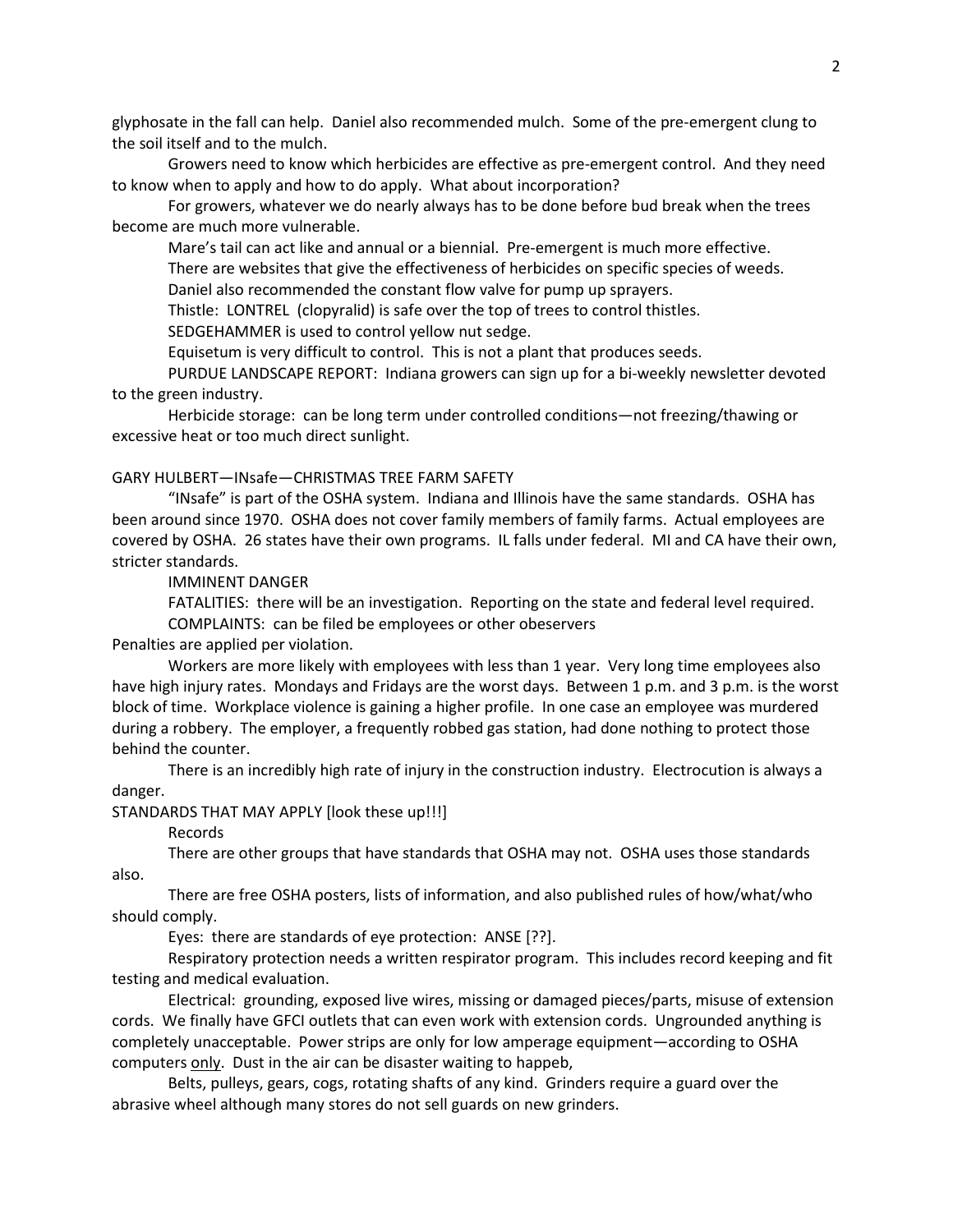First Aid must be available within 3 to 4 minutes. This may require all employees to be trained at least on CPR. Bloodborne pathogens may also be a hazard. Emergency eye wash/shower need to be available in unimpeded access if corrosive chemicals are present.

The global harmonized system will, eventually one hopes, let all labels read alike.

 INsafe deals with industrial hygiene. This lets you know if you need to fix any problems. Then you have to fix the problems.

# LINDSAY WENNING—ISDH—VECTOR-BORNE DISEASES

**Tick-bone diseases**—these can happen because we are out in the open field.

 Lyme disease—from the black-legged tick. A bacteria (in the same "group" as syphilis—I think. This is from the nymph stage of the tick. Tiny, but marked the same as the adult. One of the symptoms is a bulls-eye rash, which does not occur in all cases. Early lymes is flu-like symptoms. At a later stage of the disease there can be neuropathy, symptoms similar to Bell's palsey. Treat with antibiotics.

 Rocky Mountain Spotted Fever—also a bacterium. Transmitted by the adult tick. Looks a bit like measles, flu-like symptoms, dead tissue in the wound. Rash is on palms of hands. Underreported because of lack of serology tests.

**Rodents**—Hantavirus transmission—usually from the feces. A virus, respiratory, with a high mortality rate. Spread by aerosolizing the rodent feces. Wet the feces, sweep up the feces, wear gloves, and a mask.

 Humans—influenza. You are contagious at least a day before symptoms and a couple of weeks after. The vaccine is from a killed virus. These vaccines are re-made every year and are the best statistical forecast of what will be "going around". There is more than one strain included in the vaccine. In 2018 the worst strain is a "different" H3N2 [?] than is in the vaccine. But that is not the only strain of flu you can get. Some of those strains are in the vaccine. WASH YOUR HANDS, WASH YOUR HANDS! Use hand sanitizer when you can't wash. Don't forget the "Dracula cough cover".

# BREAK-OUT SESSIONS

 INSURANCE: there is no one right answer. Do your homework. One company probably will not cover both liability and workman's comp. TAXES: Christmas trees over 6 years old are taken as capital gains under 631A in the federal tax.

 DESIGN TRENDS: Colors: purplish, blue, grey for 2018. For decorating wreaths: natural products such as sticks, berry canes, rose hips, bleached pine cones. Wreath making classes: customers bring drinks and snacks and spend their time making and decorating wreaths.

 EMPLOYEES: most have a core group of employees. One grower used volunteer groups whose organizations were paid for their services—fundraisers. Owners tried to stay in front of the public as greeters/problem solvers.

 CONCURRENT ACTIVITIES: for publicity allow groups to camp and make other uses of the property. Allow photographers to use the farm/trees as the photo venue, sometimes for a fee—or not. Pop-up markets for sale of niche market products. Host events: weddings, family reunions, outings. Movie nights: the charge is for anything but the movie. Easter egg hunts, pumpkin patches. Sale of bare root nursery stock.

THE KINGMAS have retired after 50 years. Everyone said thank you.

# EVENING ROUND TABLE

 WHAT DO YOU DO WITH STUMPS? Cut them very close to the ground then plant a foot or 2 away. Grind the stumps. Have a crew of stump cutters. [How was not discussed.]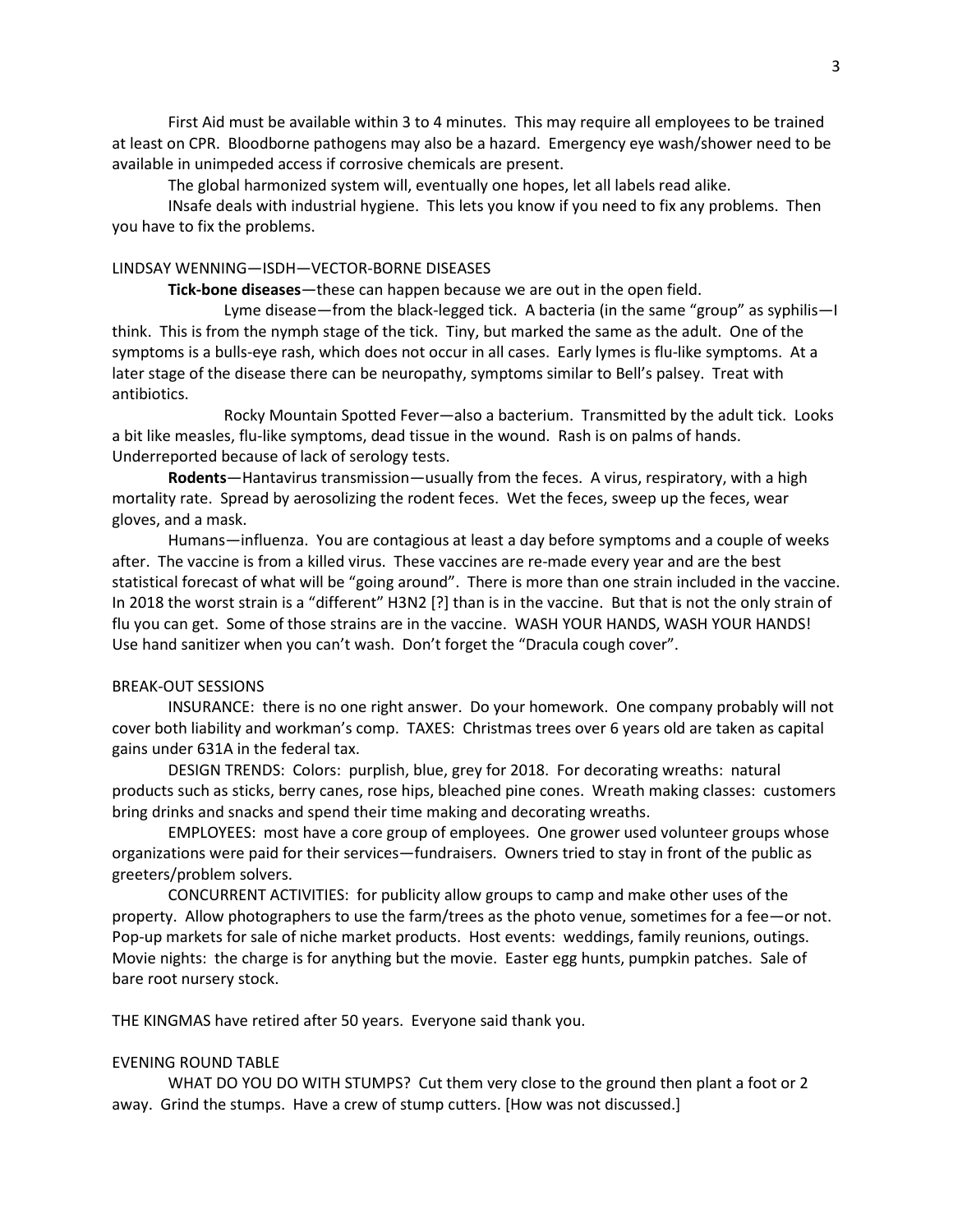WHAT DID YOU DO THAT WAS SUCCESSFULGRATIFYING? Brought in a food truck owned and operated by someone else, and had a place for customers to purchase what they bought. In addition to the very small cup of free hot chocolate, for purchase there was a larger cup of cocoa with whipped cream or the super-premium with whipped cream and a shot of rum or peppermint schnapps or rum. Those cocoas were in special cups.

 HOW ARE WE FACING THE TREE SHORTAGES? Prices were raised. Individual growers are planting more trees. Bring in cut trees where a grower may have never sold cut trees and use marketing to give apparent—and real—added value to the pre-cuts. Comment: charge a fair price; know the ceiling and have a lower range. The room to mark up a wholesale purchase is limited. There is a shortage of seed for the nurseries to germinate.

 WHAT ADVICE DO YOU GIVE TO GROWERS JUST STARTING OUT? Go visit as many growers as you can during selling season and also during the growing season. When you get established and you are working on your trees or trying to sell your trees you will not have time to go visiting. Some states have official mentor programs. Check with your county zoning about planting, building, and generally existing. Rotate your species, and some growers even plant crops other than trees. Know your flow of people.

# JAMES FARMER, INDIANA UNIVERSITY—SPECIALTY CROP BLOCK GRANTS We filled out surveys about our farms.

#### TOM DULL, NCTA—NATIONAL UPDATE

 NCTA and CTPB are separate entities and perform separate tasks. Shortage, well…. Supply issues? Yes, there were and are. What is demanded in an area may not grow well in that area. That fact creates problems.

 The "tree locater" has been re-done. 137,000 used the locater. Over 300,000 used the website. Most of the "hits" were on mobile phones.

 NCTA shares a lobbyist with the Am Hort. [assoc.??] The fact that NCTA puts a Christmas Tree in the White House and in the home of the Vice President. Trees for Troops is run through Christmas Spirit Foundation. Over 200,000 so far. 17,000 in 2017.

Results of the 2017 surveys will be on the national website in Feb/March.

The new officers of NCTA were announced. They meet monthly by phone conference.

 The industry is almost a victim of its own success. We need to educate our customers and the public in general about how long we need to grow our trees. Our campaigns are succeeding.

#### KIMMIE DEVANEY, ISDA—AGRITOURISM

 Between the ag dept. and the tourism dept., the non-farm public is coming to farms to learn about (1)food, (2)holiday items/activities, (3)culture/lifestyle in general [more or less].

 30% of US travelers go for food/drink. Different generations go for different experiences. Millennials are often a target market because they will continue in the experience longer. The Millennials' kids seem to want interactive experiences.

 IN wants to improve the agritourism experience, mostly through food. The businesses themselves have a guide online to their zoning practices, public health, and other regulating bodies in each county. Businesses need to know where/how to operate within the system—how to navigate it.

Counties/cities/areas also need to be educated about agritourism in those areas.

 The agritourism people hold webinars to educate businesses in requested topics which include marketing is social media, bringing in partners, business planning.

 The state tourism website includes agritourism sites. These businesses invest in having their information on the site, but the investment provides a very wide coverage in terms of which electronic